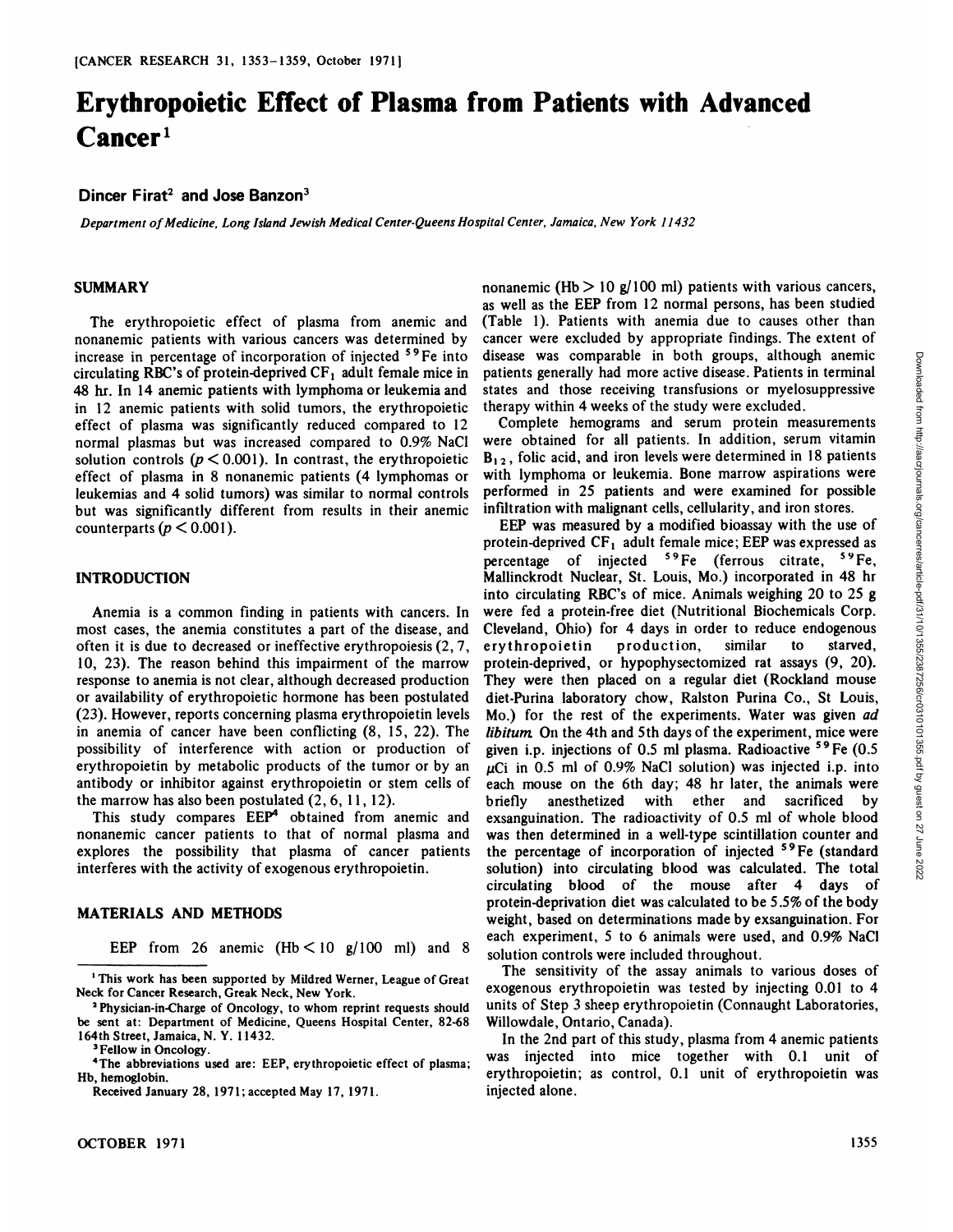| 34 patients with advanced cancer |                 |                  |             |              |                 |
|----------------------------------|-----------------|------------------|-------------|--------------|-----------------|
|                                  |                 |                  | Bone marrow |              |                 |
| <b>Diagnosis</b>                 | No. of patients | Cellularity      | $m/e$ ratio | Infiltration | Iron            |
| Lymphoma                         |                 |                  |             |              |                 |
| Anemic                           | 8               | Normal           | Normal      | 0            | $2^{+} - 4^{+}$ |
| Nonanemic                        | 4               | Normal           | Normal      |              | $2^{+} - 4^{+}$ |
| Leukemia, anemic                 | 6               | Increased        | Increased   | b            | $2^{+}-4^{+}$   |
| <b>Breast cancer</b>             |                 |                  |             |              |                 |
| Anemic                           | 4               | Normal           | Normal      |              | $2^+$           |
| Nonanemic                        |                 | Normal           | Normal      |              | $2+$            |
| Prostate cancer, anemic          | ◠               | Normal           | Normal      |              | $2^+$           |
| Other solid tumors               |                 |                  |             |              |                 |
| Anemic                           | O               | $\boldsymbol{a}$ | a           | $\alpha$     | a               |
| Nonanemic                        | 3               | $\pmb{a}$        | a           | a            | a               |

Table 1 *Diagnosis and bone marrow findings in*

<sup>a</sup> Bone marrow examination was not performed.

## **RESULTS**

The average total serum protein in both groups of patients was  $7 \pm 1$  g/100 ml. In 18 patients with lymphoma and leukemia, serum B<sub>12</sub>, folic acid, and iron levels were within<br>normal limits. The bone marrow, examined in 25 of 35 normal limits. The bone marrow, examined in 25 of 35 patients, revealed normal cellularity with normal or increased iron stores in all (Table 1). Infiltration of marrow by malignant cells was present in 6 patients with leukemia, 2 patients with breast cancer, and 1 patient with prostatic malignant cells was present in 6 patients with leukemia, 2 patients with breast cancer, and 1 patient with prostatic cancer.

The results of EEP from 34 cancer patients and 12 controls<br>licated that EEP was proportionately related to the blood<br>b level (Chart 1). Although individual variations occurred,<br>en EEP was plotted against Hb levels, there indicated that EEP was proportionately related to the blood Hb level (Chart 1). Although individual variations occurred, when EEP was plotted against Hb levels, there seemed to be 2 distinct groupings below and above the Hb level of 10 g/100 ml.

In 14 anemic patients with lymphoma or leukemia (mean<br> $\frac{1}{2}$  and 12 anemic patients with solid tungers Hb 8.7 g/100 ml) and 12 anemic patients with solid tumors (mean Hb 7.5 g/100 ml), EEP was significantly reduced  $(8.7 \pm 2\%$  and  $9.2 \pm 2.4\%$ , respectively) compared to 12 normal plasmas (15.4 ± 1.7%,  $p < 0.001$ ) but was increased compared to  $0.9\%$  NaCl solution controls  $(2.6 \pm 2.1\%$ , *p < 0.001). In contrast, EEP in 8 nonanemic patients (4* lymphomas or leukemias and 4 solid tumors) was similar to normal controls (16.2  $\pm$  2.8% and 14  $\pm$  1.9%, respectively) but was significantly different from their anemic counterparts *(p< 0.001) (Table 2).*

There were no significant differences in EEP among diagnostic groups by sex or between those with or without evidence of bone marrow infiltration. Age did not influence the results.

The minimum amount of erythropoietin which could be detected by this assay was 0.02 or 0.1 unit with either 1 or 2 standard deviations (Table 2).

Average EEP of 4 additional plasmas from anemic cancer patients with and without addition of 0.1 unit of erythropoetin was  $13.5 \pm 2\%$  and  $7.6 \pm 1.6\%$ , respectively, while erythropoietic effects of 0.1 unit of erythropoietin alone was  $13.5 \pm 3\%$  (Chart 2).



Chart 1. Scattergram illustrating erythropoietic effect of plasma against Hb level of each individual. - - -, 1 S.D. from 0.9% NaCl solution control.

#### **DISCUSSION**

Although complications of the underlying disease, such as infection, uremia, blood loss and myelosuppresive therapy or concomitant primary blood disorders, may play a role, the mechanism of the anemia of cancer is often difficult to assess. Exclusive of blood loss, the pathogenesis of such anemia must involve a decreased rate of red cell production, an increased rate of destruction, or a combination of both. Although decreased life-span of red cells has been documented in cancer patients, this finding is often absent and even when present is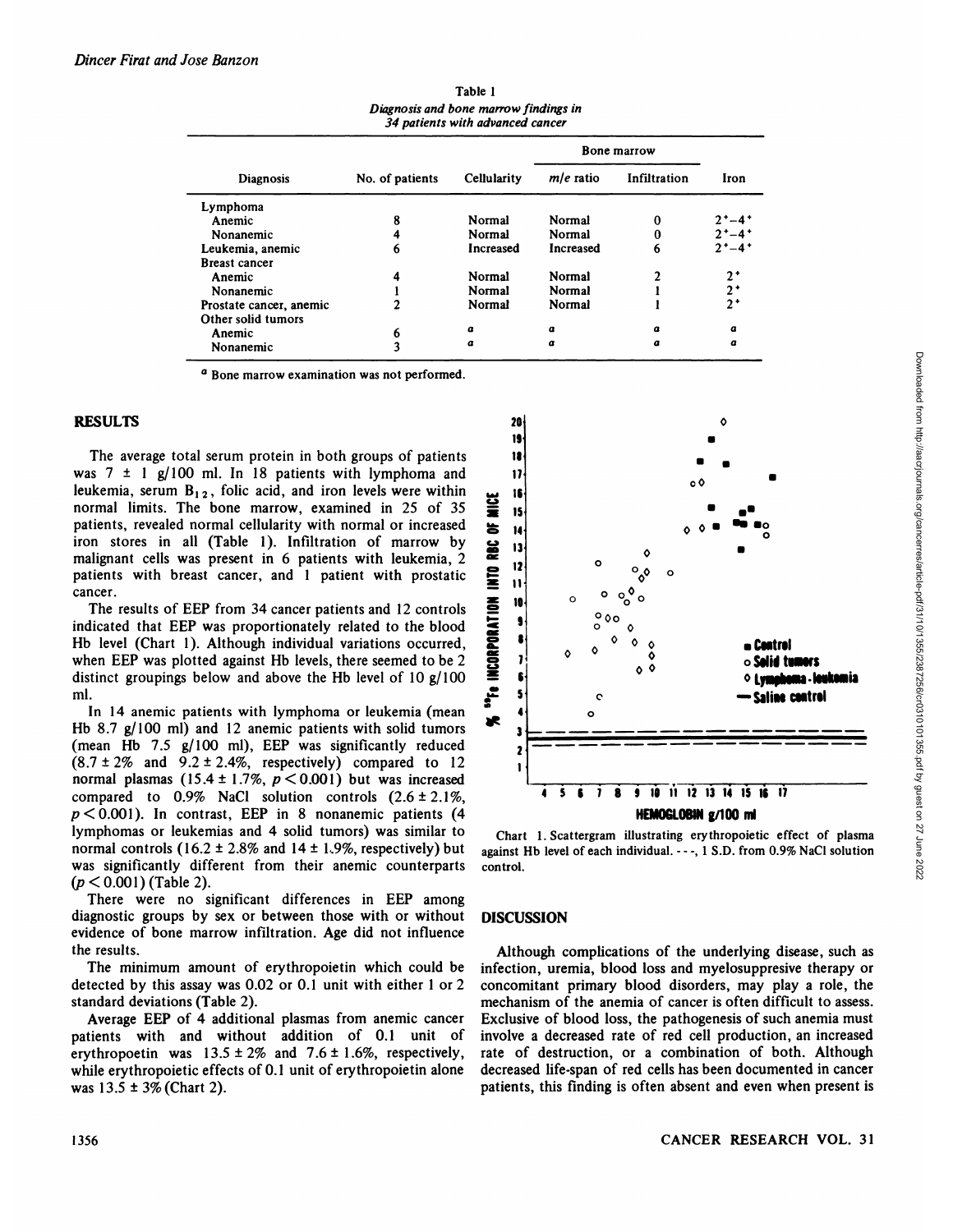rarely severe enough to overcome functional erythropoietic reserve of normal bone marrow and account for anemia (3, 10, 14, 23). Therefore, impairment of the marrow response to anemia must be present.

One reason for ineffective erythropoiesis in anemia of cancer may be the presence of inhibitors or antibodies against erythropoietin. Interference with action of erythropoietin by catabolic products of the tumor or by inappropriate secretion of a physiological inhibitor normally involved in regulation of red cell production has been postulated (2, 6, 11). A factor that suppressed production of marrow stem cells, but not the effect of erythropoietin, has been demonstrated in <sup>a</sup> patient with Hodgkin's disease (6). There was no evidence of an antibody. Others suggest the presence of an antibody in plasma which may neutralize or block the action of erythropoietin (11, 12). However, Ward et al. (22) were unable to show such an antibody against erythropoietin in 2 cancer patients with anemia. The plasma from 4 of our anemic patients neither suppressed the action of injected

Table 2 *Erythropoietic effect of plasma from patients with cancer*

| Type of plasma          | No. of<br>patients | Mean<br>Hb $g/100$ ml | Mean <sup>59</sup> Fe<br>incorporation<br>into RBC<br>of mice $(\%)$ |
|-------------------------|--------------------|-----------------------|----------------------------------------------------------------------|
| Normal controls         | 12                 | $14.2 \pm 1.1^a$      | $15.4 \pm 1.7^a$                                                     |
| NaCl solution controls  |                    |                       | $2.6 \pm 2.1^{b}$                                                    |
| Lymphomas               | 14                 | $8.7 \pm 1$           | $8.7 \pm 2$                                                          |
| Leukemias               | 4                  | $12.8 \pm 0.8$        | $16.2 \pm 2.8$                                                       |
| Solid tumors            | 12                 | $7.5 \pm 1$           | $9.2 \pm 2.4$                                                        |
|                         | 4                  | $13.5 \pm 2.3$        | ±1.9<br>14                                                           |
| Erythropoietin (Step 3) |                    |                       |                                                                      |
| $0.02$ unit             |                    |                       | $8.2 \pm 2$                                                          |
| $0.1$ unit              |                    |                       | 14<br>± 2                                                            |
| $0.2 \text{ unit}$      |                    |                       | $19.4 \pm 2.4$                                                       |
| $1.0 \text{ unit}$      |                    |                       | 26<br>± 3.6                                                          |

 $a$  Mean  $\pm$  S.D.

b Represents mean value of 50 controls.



erythropoietin nor showed an additive effect (Chart 2). Although this could not rule out the presence of an erythropoietin-antibody complex with little or no excess antibody, the interference with action of erythropoietin by a significant amount of the catabolic products of the tumor or inhibitors seems unlikely. Since erythropoietin and the antibodies against it are not species specific (16, 21), the possibility of a species-specific antibody blocking the action of erythropoietin at the cellular level (12) could also be ruled out. A more sensitive assay with smaller quantities of erythropoietin may reveal the presence of minute amounts of inhibitors or antibodies.

The lack of the additive effect of plasma and erythropoietin could be explained by a very low erythropoietin content of plasma undetectable by the method used. In fact, increased attributed to nonspecific stimulation of the erythropoiesis in mice by foreign proteins (13).

f mice  $\%$  complex injections (Combex, 0.1 ml, Parke-Davis Co., Detroit, EEP of these patients compared to 0.9% NaCl solution may be attributed to nonspecific stimulation of the erythropoiesis in mine by foreign proteins (13).<br>
Differences in EEP from anemic and nonanemic patients of may be du Differences in EEP from anemic and nonanemic patients may be due to a variety of factors. Rapid replacement of proteins and B complex vitamins of test animals by the contents of injected plasma or nonspecific protein products (16) could influence the results. However, this could not account for the difference between anemic and nonanemic groups, since their total serum protein,  $B_{12}$ , folic acid, and iron levels were similar. Furthermore, neither vitamin B Mich.) nor 100 mg of blood hydrolysates (Nutritional Biochemicals) produced a significant increase of  $59$ Fe uptake in mice  $(2 \text{ and } 2.2\%$ , respectively). Loss of weight *per se* could not play a role, since in 2 markedly underweight patients without cancer or anemia, EEP was within normal limits (Table 3).

Another reason for low EEP in anemic cancer patients could be decreased production or availability of the erythropoietic hormone, erythropoietin. Earlier reports indicated that there was a normal or increased erythropoietin level in plasma of cancer patients (1, 8, 15). However, the details concerning possible contributory factors (e.g., hemolysis, blood loss,

> Chart 2. Erythropoietic effect of O.I unit of erythropoietin alone compared to effect of anemic plasma with or without addition of 0.1 unit of erythropoietin. Note lack of interference with activity of erythropoietin by anemic plasma from cancer patients.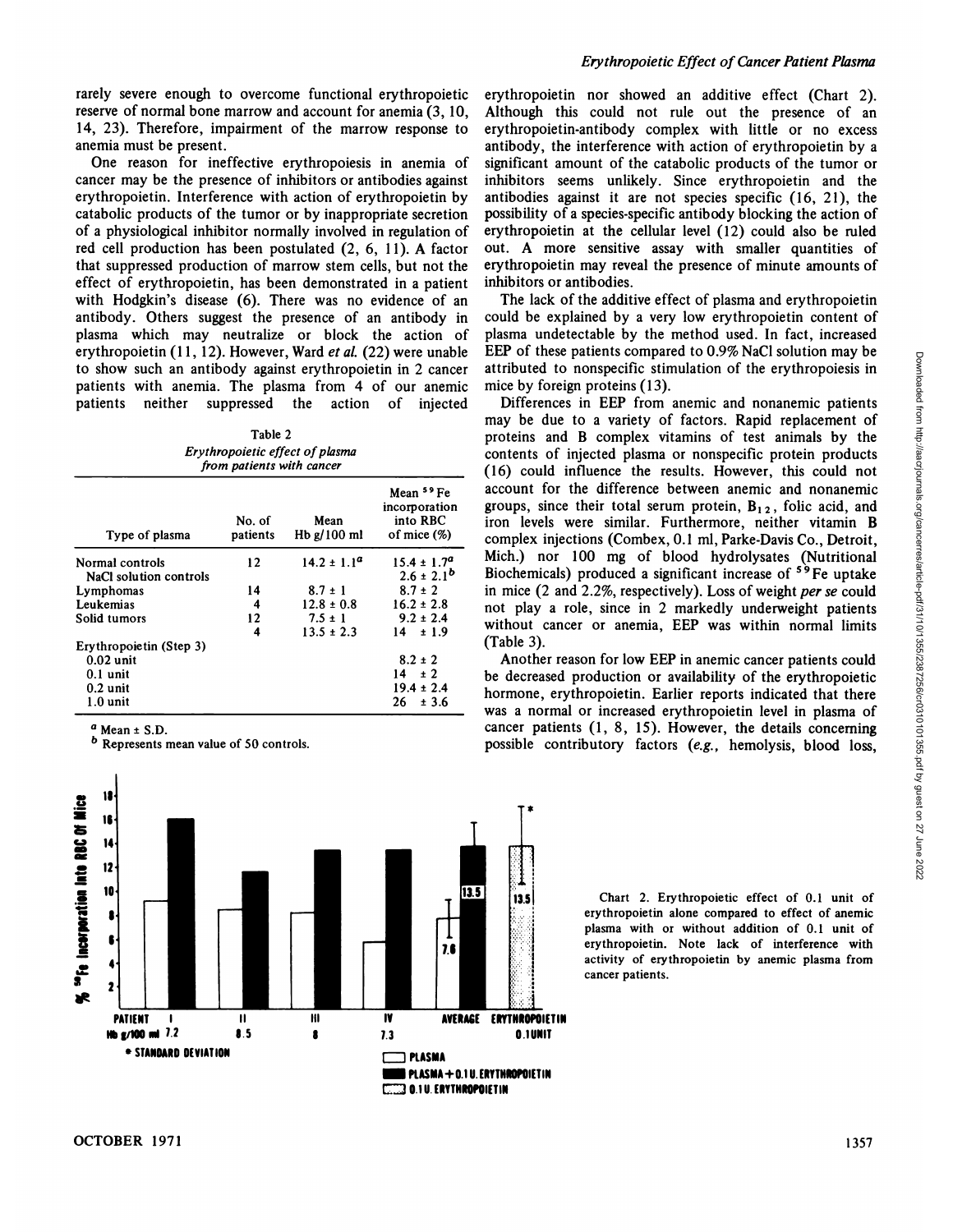| Table 3                                                              |           |
|----------------------------------------------------------------------|-----------|
| Erythropoietic effect of plasma from various patients without cancer | <b>DO</b> |

| Diagnosis                                                            | Hb<br>$(g/100$ ml) | Mean 59 Fe<br>incorporation<br>into RBC<br>of mice $(\%)$ |
|----------------------------------------------------------------------|--------------------|-----------------------------------------------------------|
| Sickle cell disease<br>(aplastic crisis)                             | 6.5                | 23.7, 31.8 <sup>a</sup>                                   |
| Sickle cell disease                                                  | 11                 | 19.5 <sup>b</sup>                                         |
| Renal cyst (polycythemia)                                            | 16.8               | 22.4                                                      |
| Secondary polycythemia (congestive<br>heart failure)                 | 19                 | 20.7                                                      |
| Cachexia (organic brain syndrome,<br>arteriosclerotic heart disease) | 11.7               | 15.5                                                      |
| Cachexia (organic brain syndrome,<br>arteriosclerotic heart disease) | 13                 | 16.6                                                      |
| Polycythemia vera                                                    | 18                 | 8.5                                                       |
| Aplastic anemia                                                      | 6                  | 41                                                        |

<sup>a</sup> Two assays performed 1 week apart.

b During recovery phase of aplastic crisis.

anoxia) and the degree of anemia were often not available. Increased level of another erythropoietic factor in plasma of anemic cancer patients has also been reported (18). It is known that certain animal and human tumors contain and secrete an excessive amount of erythropoietin and may<br>Thymoma and Hodgkin's Disease Brit. J. Haematol. 15: 101-110, produce polycythemia (1, 5, 17). Recently, decreased erythropoietin levels were demonstrated in 7 anemic cancer patients by a polycythemic  $CF<sub>1</sub>$  female mouse assay; in 5 others, serum erythropoietin levels were elevated (22). The sensitivity of our assay method compares favorably with the polycythemic mouse assay (0.02 to 0.1 and 0.05 unit can be detected, respectively) (4). Furthermore, plasma erythropoietin levels detected by our method in patients with other hematological disorders confirm those measured by other methods (Table 3). The starved rat assay used in earlier studies is a less sensitive assay (4).

We may therefore conclude that the erythropoietin level of plasma in anemic cancer patients is reduced. Whether utilization of erythropoietin or its precursors by the tumor tissue or a change in its renal excretion (rather than decreased production) is responsible cannot be stated since kinetic studies were not performed. However, these patients may have several factors causing decreased production of erythropoietin in spite of anemia and occasionally myelophthisis. Negative nitrogen balance, common in patients with cancer, has been shown to reduce production of erythropoietin (19). Another factor may be the relatively decreased oxygen need by tissues for slowed general metabolic processes in these patients, similar to that demonstrated during protein-free diets and starvation (20). Clinical observations lend support to the hypothesis that there is a new physiological level of Hb which is capable of carrying enough oxygen for reduced metabolic processes. This is supported by the observation that the Hb level in anemic cancer patients often returns to the original level when lowered by treatment or blood loss or when increased by multiple transfusions. Applications are the effect of the state of the state of the state of the state of the state of the state of the state of the state of the state of the state of the state of the state of the state of the state of the stat

An impairment in the mechanism of release of mature RBC's from bone marrow may also be considered, since in the majority of patients the erythroid elements of the marrow

were normal. Deficiency of such a factor, which has also been postulated in the etiology of anemia due to cancer, deserves further study (7).

# Hb into RBC **ACKNOWLEDGMENTS**

We thank Mrs. Joy Wendling for her excellent secretarial assistance.

## REFERENCES

- 1. Bitterman, W., Benbassat, J., Robinson, E., and Caine, M. High Plasma Erythropoietin Acitivity Associated with Prostatic Carcinoma. J. Urol., 92: 537-539, 1964.
- 2. Bowdler, A. J., and Prankard, T. A. J. Anemia in Reticuloses. Brit. Med. J., 5286: 1169-1175, 1962.
- Synthesis in Hereditary Hemolytic Anemia, Its Relation to the Excretion of Bile Pigment. Am. J. Med., 13: 273-283, 1952.
- 4. De Gowin, R., Hofstra, D., and Gurney, C. A Comparison of Erythropoietin Bioassays. Proc. Soc. Exptl. Biol. Med., 110: 48-51, 1962.
- 5. Donati, R. M., McCarthy, J. M., Lange, R. D., and Gallagher, N. I. Erythrocythemia and Neoplastic Tumors. Ann. Internal Med., 58: 47-55, 1963.
- 3. Crosby, W. H., and Akeroyd, J. H. The Limit of Hemoglobin<br>Synthesis in Hereditary Hemolytic Anemia, Its Relation to the<br>Excretion of Bile Pigment. Am. J. Med.,  $J3$ : 273–283, 1952.<br>4. De Gowin, R., Hofstra, D., and Gur 6. Field, E. O., Caughi, M. N., Blackett, N. M., and Smithers, D. W. Marrow Suppressing Factors in the Blood in Pure Red Cell Aplasia. 1968.
- 7. Giannopoulos, P., and Bergsagel, D. The Mechanism of the Anemia in Hodgkin's Disease. Blood, 4: 856-869, 1959.
- 8. Gurney, C. W. Erythropoietin. Advan. Metab. Disorders, 3: 279-304, 1968.
- 9. Gurney, C. W., and Pan, C. Studies on Erythropoiesis XIII. A Comparison of Methods of Bioassay of Erythropoietin in Human Plasma. J. Lab. Clin. Med., 55: 67-72, 1960.
- 10. Hyman, G. A., Gellhorn, A., and Harvey, J. L. Studies on the Anemia of Disseminated Malignant Neoplastic Disease II. Study of Life Span of Erythrocytes. Blood,  $11:618-631$ , 1956.
- 11. Jepson, J. H., and Lowenstein, L. Inhibition of Erythropoiesis by a Factor Present in the Plasma of Patients with Erythroblastopenia. Blood, 27: 425-434, 1966.
- 12. Krantz, S. B., and Kao, V. Studies on Red Cell Aplasia I. Demonstration of a Plasma Inhibitor to Heme Synthesis and an Antibody to Erythroblast Nuclei. Proc. Natl. Acad. Sci. U. S., 58: 493-500, 1967.
- 13. Krantz, S., and Jacobson, L. Erythropoietin and the Regulation of Erythropoiesis, pp.  $6-12$ . Chicago: The University of Chicago Press, 1970.
- 14. Kyle, R., Kiely, J., and Stickney, J. M. Acquired Hemolytic Anemia in Chronic Lymphocytic Leukemia and Lymphomas. Arch. Internal Med., 104: 61-67, 1959.
- 15. Leaders, F. E. Erythropoietic Stimulating Factor (ESF) in Blood from Human with Cancer and Animals with Novikoff Hepatomas. Cancer, 18: 496-499, 1965.
- 16. Lewis, J. P., Miller, A., and Huisman, T. H. J. The Influence of Antiserum to Human Erythropoietin in the Production of Hemoglobin C in Goats. Proc. Soc. Exptl. Biol. Med., 134: 990-992, 1970.
- 17. Meineke, H. A. The Origin of Erythropoietin in Rats with Transplants of an Adrenal Cortical Carcinoma. Proc. Soc. Exptl. Biol. Med., 132: 651-655, 1969.
- 18. Nakao, K., Takakaku, F., and Hirashima, K. Clinical Studies on Erythropoietic Factor in Plasma. Proc. Soc. Exptl. Biol. Med., 103: 47-49, 1960.